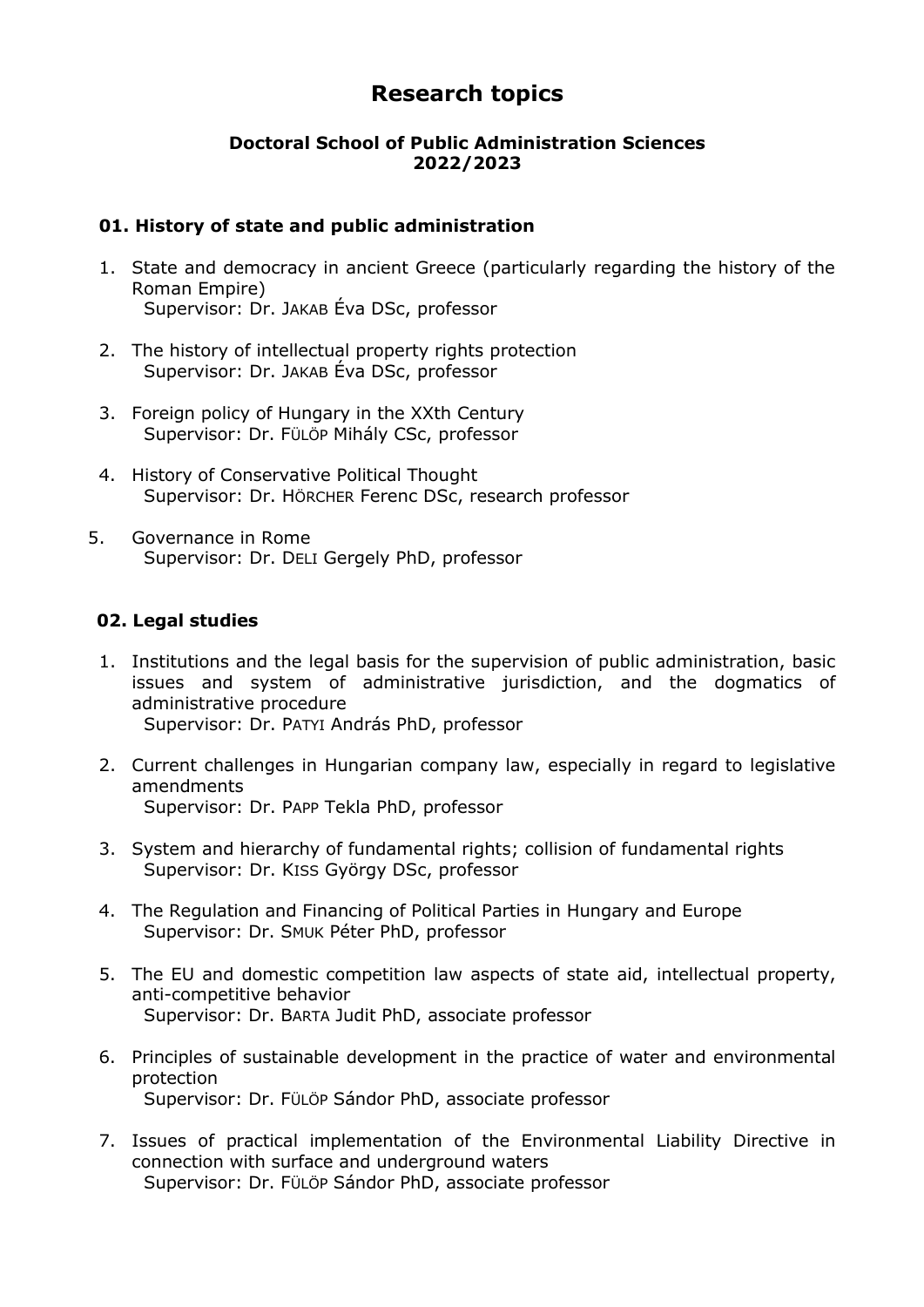# **03. Public administration management and sociology**

- 1. Regional dimensions of public administration; geostrategic studies and prognosis Supervisor: Dr. TÓZSA István PhD, professor
- 2. The role of locality in public service management; theory and practice of urban marketing Supervisor: Dr. TÓZSA István PhD, professor
- 3. Organizational development in governance Supervisor: Dr. KORONVÁRY Péter PhD, associate professor
- 4. Quality management methods in the service of the public sector Supervisor: Dr. BERÉNYI László PhD, associate professor
- 5. Automation/Artificial Intelligence and the Future of Work (Special Focus on the Workplace Innovation) Supervisor: Dr. MAKÓ Csaba DSc, professor emeritus

# **04. Economics**

- 1. The economics of EU common policies Supervisor: Dr. SZEMLÉR Tamás PhD, associate professor
- 2. Regional integration Supervisor: Dr. SZEMLÉR Tamás PhD, associate professor
- 3. Migration push factors in Sub-Saharan Africa Supervisor: Dr. BIEDERMANN Zsuzsánna PhD, senior lecturer
- 4. Challenges of resource dependent Sub-Saharan African economies Supervisor: Dr. BIEDERMANN Zsuzsánna PhD, senior lecturer
- 5. National Competitiveness Strategies in the Age of Rapid Changes Supervisor: Dr. CSATH Magdolna DSc, professor emerita

# **05. Public governance**

- 1. Efficiency Issues in the State System the Efficient State Supervisor: Dr. BORDÁS Mária PhD, professor
- 2. Self-governance as an organization, public tasks and finances Supervisor: Dr. VÉRTESY László PhD, associate professor
- 3. Financial and Economic Governance Supervisor: Dr. VÉRTESY László PhD, associate professor
- 4. Constitutional Institutions in Global, European and Hungarian Context Supervisor: Dr. CHRONOWSKI Nóra PhD, associate professor
- 5. State-Church Relations in Western Political Systems Supervisor: Dr. NYIRKOS Tamás PhD, research fellow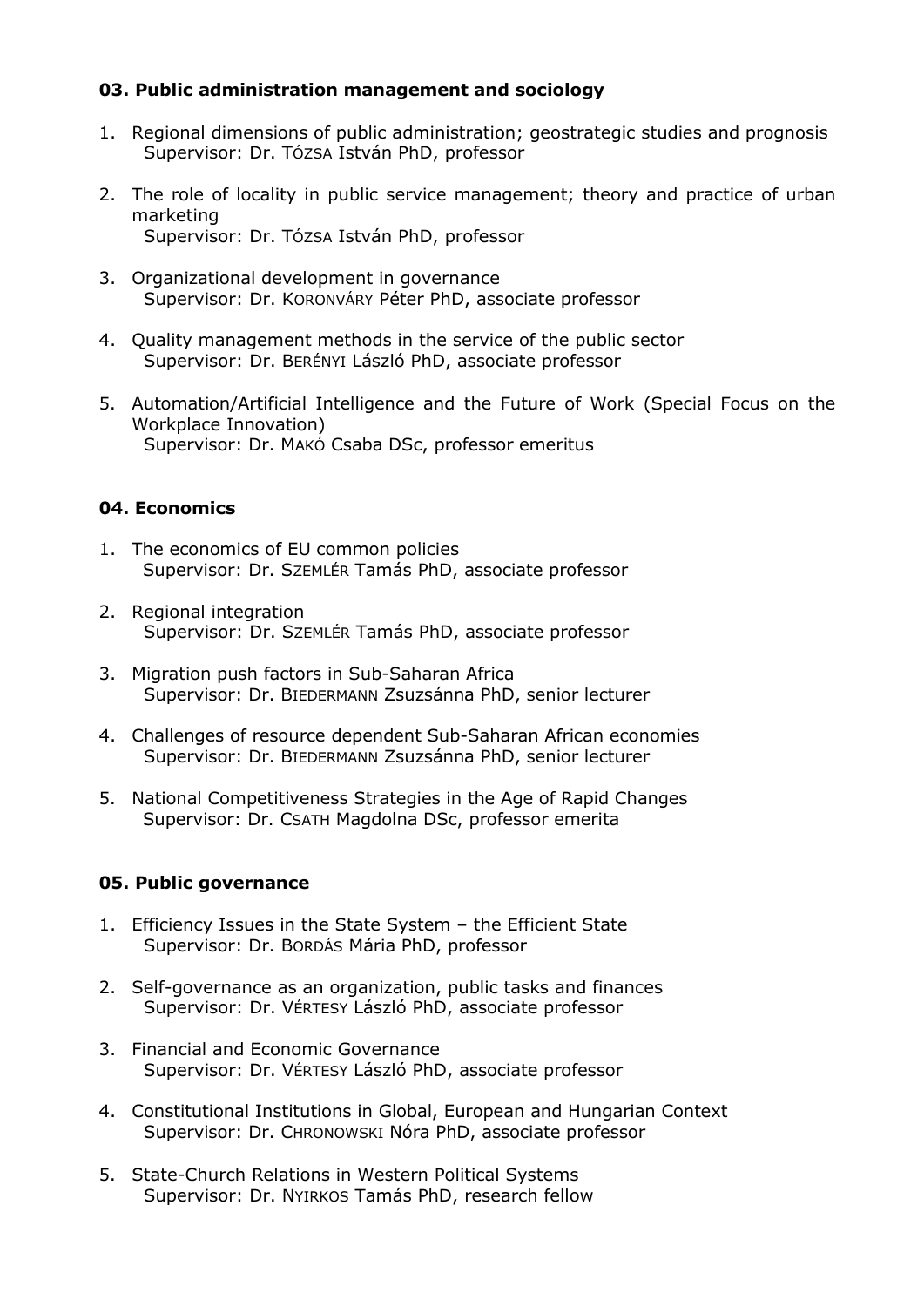- 6. State sovereignty and global constitutionalism Supervisor: Dr. PÓCZA Kálmán PhD, senior research fellow
- 7. Automatization and the use of Artificial Intelligence at the Public Administration Supervisor: Dr. ZŐDI Zsolt PhD, senior research fellow
- 8. Regulation of platforms Supervisor: Dr. ZŐDI Zsolt PhD, senior research fellow
- 9. Comparative Constitutionalism Supervisor: Dr. DELI Gergely PhD, professor
- 10. Conceptual and justificatory issues of paternalistic state interventions Supervisor: Dr. SZERLETICS Antal PhD, senior lecturer

#### **06. International and European studies**

- 1. Euroscepticism, future scenarios, multi-speed Europe and differentiated integration in the European Union Supervisor: Dr. KOLLER Boglárka PhD, professor
- 2. The challenges of identity, migration and multiculturalism in the European Union Supervisor: Dr. KOLLER Boglárka PhD, professor
- 3. State administration from a comparative perspective Supervisor: Dr. TEMESI István PhD, associate professor
- 4. Efficiency Problems of Fragile States in the Middle East and North Africa Supervisor: Dr. BORDÁS Mária PhD, professor
- 5. Political Discourse Analysis Supervisor: JAKUSNÉ Dr. HARNOS Éva, senior lecturer
- 6. The political and security challenges of Africa in the 21st century Supervisor: Dr. MARSAI Viktor PhD, senior lecturer
- 7. Language rights, language policy Supervisor: Dr. NAGY Noémi PhD, senior lecturer
- 8. The changing power relations in the Middle East Supervisor: Dr. NAGYNÉ RÓZSA Erzsébet DSc, professor
- 9. The role and status of European agencies Supervisor: Dr. SZEGEDI László PhD, senior lecturer
- 10. Self-determination of peoples and sovereignty today Supervisor: Dr. VIZI Balázs PhD, associate professor
- 11. Human rights and identity issues in international law Supervisor: Dr. VIZI Balázs PhD, associate professor
- 12. Theory and Ethics of International Relations: Liberalism, Realism and Conservativism (Communal Callings) Supervisor: Dr. BODA Mihály PhD, associate professor